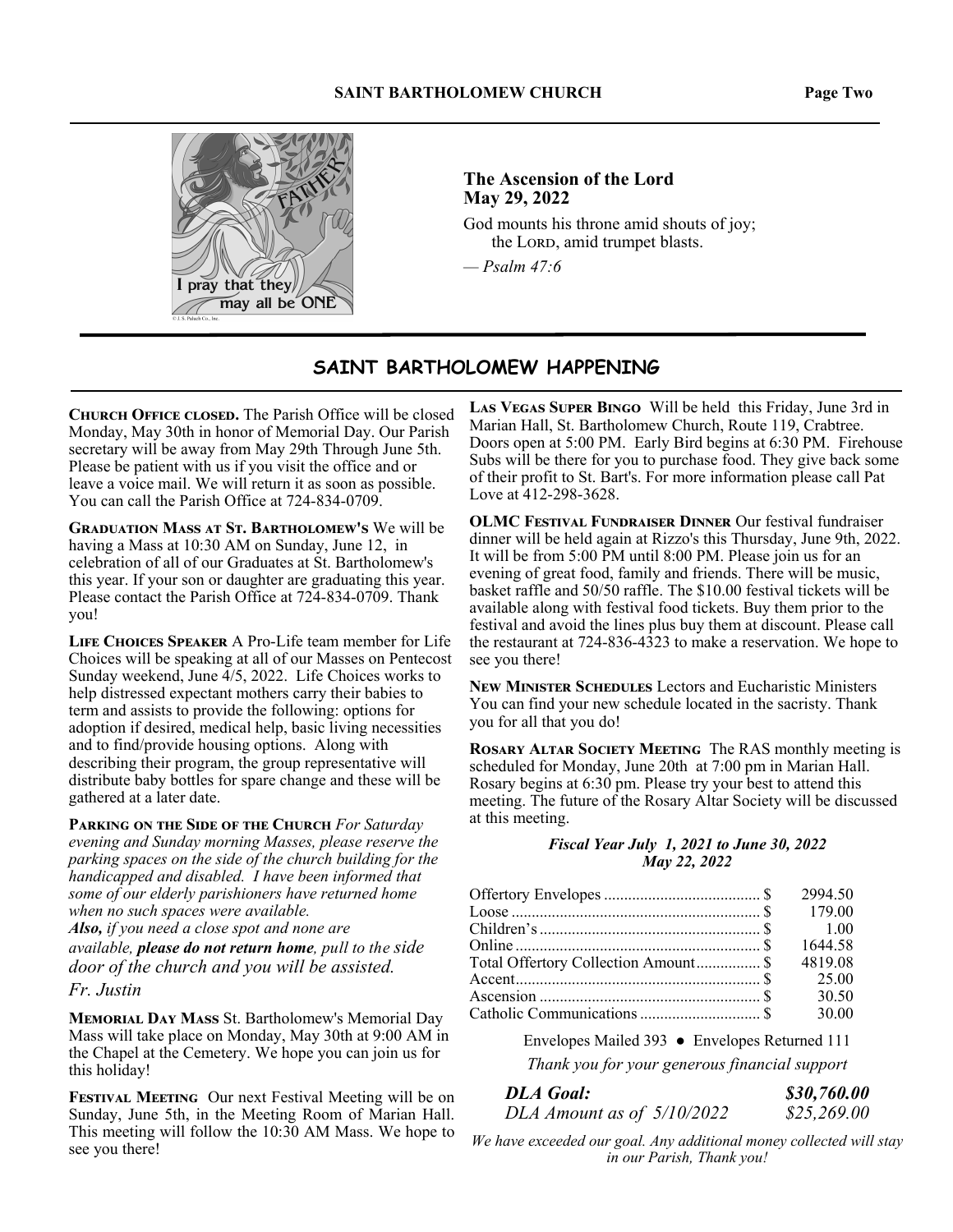## **SAINT BARTHOLOMEW HAPPENING**

# \$6,500 CASH GIVE-A-WAY

### **Benefits The Crabtree Fireworks**

WINNING NUMBERS TAKEN FROM THE 7:00 P.M. PICK-3 PA DAILY EVENING LOTTERY ON:

**RDAY, AUGUST 6, 2022** 

Not responsible for typographical errors. Bonus number does not qualify. Void after 30 days. Nui responsible for property of Mt. Carmel Festival, Crabtee, PA. \$100.00 to seller of the All unsold tickets become property of Mt. Carmel Festival, Crabtee, PA. \$100.00 to seller of the winning ticket. Must sell minimum Winnings awarded in compliance with IRS Notice 1340.

Tickets compliments of: Clement L. Pantalone Funeral Home

DONATION: \$10.00 **THANK YOU!** 

## **Festival Ticket**

St. Bartholomew New Festival ticket is HERE!!! If you would like to sell or have some. Each ticket is \$10. You can call the Parish Office at 724-834-0709. We will have ticket sellers at the end of each weekend Mass too!

**PLEASE KEEP IN YOUR PRAYERS THOSE ON SAINT** 

BART'S SICK LIST: Mary Aleandri, Joanne Adams, Linda Blum, Vickie Butchko, Mary Butina, James Bushey, Mary Beth Cox, David DeMatto, Alanno Derito, Carolyn Falo, Anna Marie Lomack, Vera Miller, Nicholson Family, Chuck and Linda Pinazza, Garry Allen Pitchetti, Andy Philips, Mike Philips, Debbie Roskovensky, Don and Pat Tasser, Judy Weissbock,

**OLMC GREETING CARD FUNDRAISER The Our Lady** of Mt. Carmel greeting cards are back again this year! The cards are made by Simple Harmony by Elizabeth Krajc. The cards are available in six styles and come in packs of 8 for \$10. 40% of all sales will be donated to St. Bartholomew's Church. The cards will be available for purchase after all Masses in the coming weeks, or by using the order forms which is at either enterance of our Church. For more information please call Beth Krajc at 724-836-1079. Thank You!

**MANY THANKS TO ALL THE VOLUNTEER AND** PATRONS OF THIS YEARS LENTEN FISH DINNER, A special thanks to the Crabtree Volunteer Fire Department for inviting us to be a part of this fundraiser! Our share of the profit was \$6,317.73. Thanks to all!

**SANCTUARY CANDLE...burning in memory of** Rudy, Jane and Rob Austeri by Ken and Mary Ellen Murphy.

**OUR LADY OF MOUNT CARMEL CANDLE ... burning** in the memory of George Naeger by Rose Naeger and family

**SACRED HEART CANDLE....burning in memory of the** living and deceased of our Parish.

#### Sunday, May 29 – June 4 , 2022

- Sun……Mass, 8:00 AM and 10:30 AM Church Bingo, 6:00 PM, Marian Hall Mon… Memorial Day Mass, 9:00 AM, Cemetery Chapel
- Parish Office Closed Fri….. Las Vegas Bingo, 6:30 PM, Marian Hall

Sat……. Mass, 5:00 PM, Church

FOOD PANTRY COLLECTION We ask for your continued support for the upcoming collection which will take place on Saturday/Sunday June 4th and 5th. Please, bring your items to the Madonna Room in Marian Hall. Items that are in need include peanut butter and jelly, canned fruits and vegetables, pasta items, soap products, diapers. cereal, canned soups, stews, tuna, boxed meals and paper products. The food pantry also welcomes monetary donations. If you are going to write a check, please make payable to: "*St. Vincent de Paul".* 

Liturgi cal Roles

## Mass Date Altar Ministers of & Time Servers Holy Communion Lector CHECK YOUR SCHEDULES ON ST. BART'S WEBSITE **www.stbartholomewcrabtree.org 6/4/22 L. Gallagher B. Altimore B. Krajc 5:00 PM S. Blose**

| 6/5/22             | N. Hardaway                    | P. Tenerowicz      | Kathy           |
|--------------------|--------------------------------|--------------------|-----------------|
| 8:00               | N. Hardaway                    |                    | <b>Dominick</b> |
| 6/5/22<br>10:30 AM | <b>J/A Stofko</b><br>S. Stofko | <b>T. Rusbosin</b> | G. Ross         |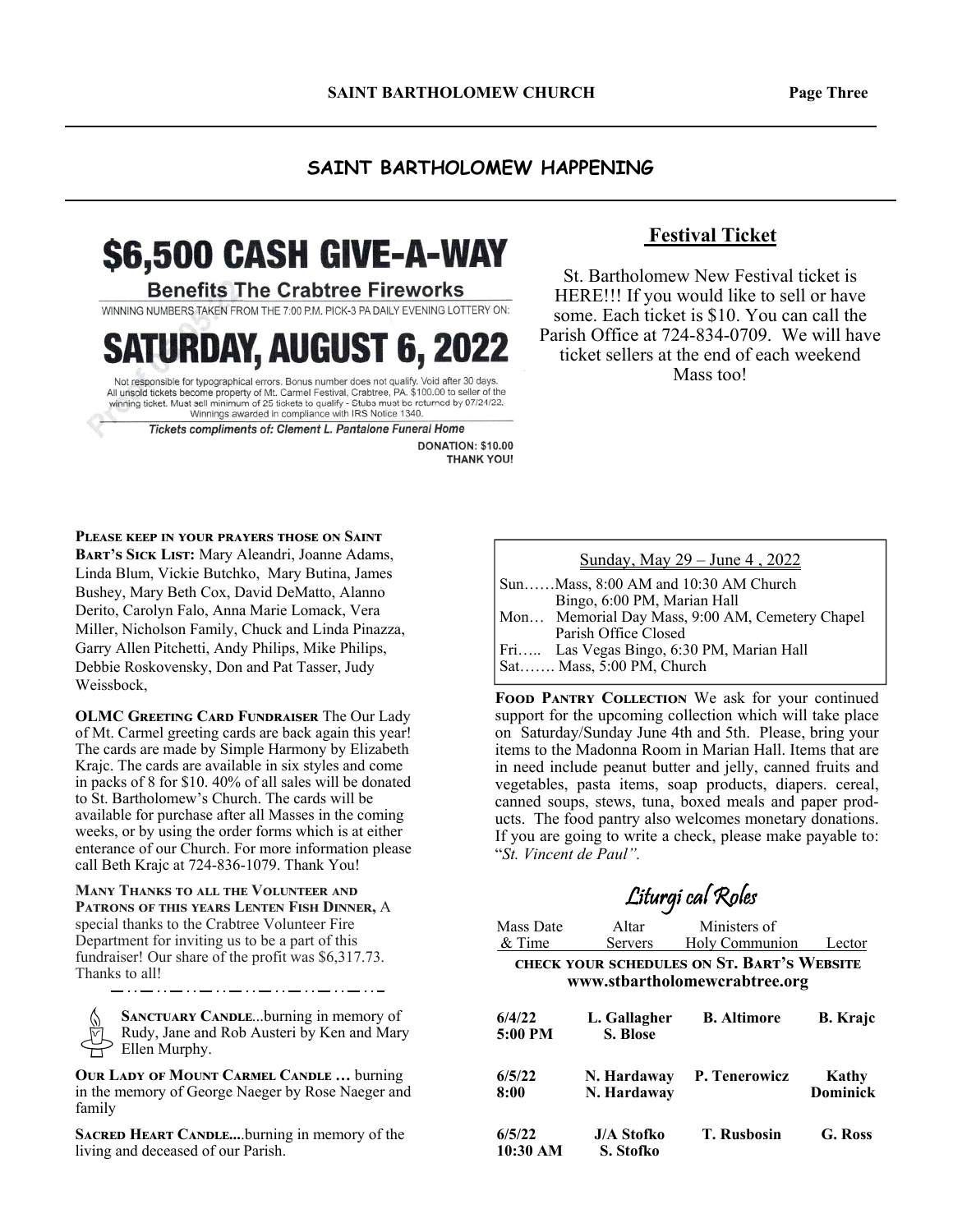## **MAY HAPPENING**

CAR SHOW MAY 30 AT ST. JOHN BAPTIST DE LA SALLE PARISH, DELMONT St. John Baptist de la Salle Parish, Delmont, will hold its fifth annual car show Memorial Day, Monday, May 30, from 11:00 AM - 4:00 PM, featuring cars from the 1920s to 2020. Proceeds will go to various organizations that assist veterans and Clelian Heights. Admission is free, and car registration is \$10. The day will include a salute to veterans at 1:00 PM plus a DJ, food and refreshments, door prizes, and 50/50 and basket raffles. For information, contact Dennis Majewski at 724- 325-4235.

### **NOVENA TO ST. ANTHONY PRAYED TUESDAYS AT ASCEN-**SION PARISH, **JEANNETTE, AND ST. RITA PARISH, CON-NELLSVILLE**

The Thirteen Tuesdays in Honor of St. Anthony of Padua will be prayed at Ascension Parish, Jeannette, on Tuesdays at 7:00 PM through June 7. In addition to praying the novena, exposition of the Blessed Sacrament and benediction will take place.

The novena to St. Anthony of Padua will be prayed on Tuesdays at 6:30 PM at St. Rita Parish, Connellsville, and will include the rosary and exposition of the Blessed Sacrament with benediction. This liturgy will continue each Tuesday for nine consecutive weeks, concluding with a Mass and the closing of the novena on the feast day of St. Anthony, Monday, June 13, at 6:30 PM.

**THE ACCENT ON AIR: SUMMER EVENT GUIDE" AIRS** May 29 "The Accent On-Air: Summer Event Guide" premiers on WTAE-TV Channel 4 on Sunday, May 29, at 11:30 a.m. Mark your calendars … car cruises, parish festivals and Vacation Bible Schools are back and better than ever! We have your Official 2022 Diocese of Greensburg Summer Event Guide. In this episode, Bishop Larry J. Kulick is fueling evangelization as he discusses a Father's Day weekend car show that includes an outdoor Mass and special blessings of fathers. Also, a young family joins the Catholic faith this Easter season. Plus, a local friar who won a national baking show shares one of his favorite recipes. "The Accent On-Air" is always on at TheAccentOnline.org.

*If you have any questions, concerns, or suggestions about security at St. Barts we'd love to hear from you. Email the security team at StBart@dioceseofgreensburg.org.* 

*See something, say something!*

## **JUNE HAPPENING**

**FIRST DIOCESAN CAR SHOW PLANNED JUNE 18 AT CHRIST OUR SHEPHERD CENTER, GREENSBURG Bring Dad to the first** Diocese of Greensburg Car Show Saturday, June 18, at Christ Our Shepherd Center, Greensburg, for a spectacular day of fun for the entire family. The car show will be followed by a special outdoor Father's Day Mass and blessing of fathers by Bishop Larry J. Kulick. Also planned are DJ Frankie Day, food trucks, craft beer, wine vendor, 50/50, basket raffles and a Father's Day craft for the kids, plus a special award for father-son or father-daughter pairs who show their classic cars. All proceeds will go to emergency relief in Ukraine. Car show registration begins at 9:00 AM. Those who pre-register will get a free T-shirt (while supplies last), and all vehicles will receive dash plaques. The show is in conjunction with the Western Pennsylvania Chapter, Pontiac-Oakland Club International. For a full list of events, sponsors and vendors, and to register a family or car, visit DioceseofGreensburg.or/CarShow.

ST. JOHN THE BAPTIST PARISH, SCOTTDALE, TO HOLD FESTI-**VAL JUNE 18-19 St. John the Baptist Parish, Scottdale, will** hold its summer festival Saturday, June 18, from 4:00 PM - 9:00 PM and Sunday, June 19, from noon - 9:00 PM. Saturday will feature a barbecue chicken dinner (inside) from 4:00 PM - 7:00 PM and local artist Steve Hawk from 6:00 PM - 9:00 PM. Sunday will feature a Polish platter dinner, plus entertainment by Back in Time from noon - 4:00 PM and Roger Rush and Bill Miller from 5:00 PM - 8:00 PM. Both days will feature basket raffles and additional food options.

**OBLATES OF ST. BENEDICT TO MEET JUNE 12** The Oblates of St. Benedict, Latrobe Deanery, will meet Sunday, June 12, from 3:00 PM - 4:15 PM in Brownfield 202 at Saint Vincent Seminary. Speaker will be Benedictine Brother Bosco Hough on "Conversatio morum (conversion of heart)." For reservations, call Benedictine Father Donald Raila, 724-805-2291. Attendees may also attend vespers at 5:00 PM in the nave of the basilica. Supper at 5:35 PM and additional sessions at 6:30 PM. (discussion based on the "Study Guide for the Rule of St. Benedict") in Brownfield 202 are also available;

ST. EDWARD PARISH, HERMINIE, PLANS GOLF OUTING JUNE **24** St. Edward Parish, Herminie, will hold a golf outing Friday, June 24, at the Madison Club. Cost for the four-person scramble, with a shotgun start at 9:00 AM, is \$100 per person or \$400 for a foursome, which includes greens fees, cart rental, a hot dog and beverage at the turn, buffet dinner, a "guest for a day" certificate (which includes one 18-hold greens fee), skill and door prizes, and team awards. For information, contact Mike Ochap, 724-433-2181.